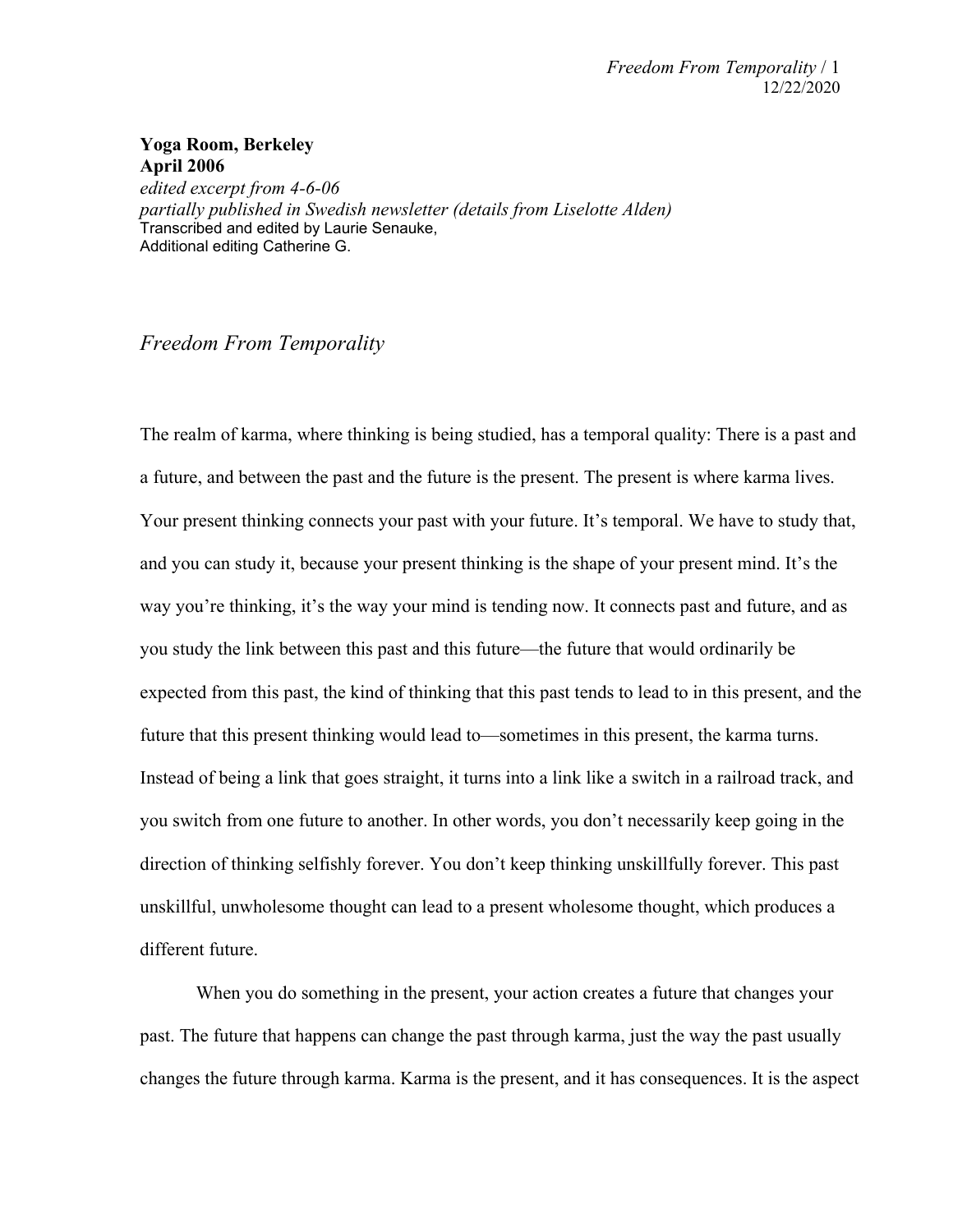of our life that is the focus point of temporality, cause and effect, bondage, and suffering. By studying it, we open to the possibility of becoming free of it, by the very nature of the process. In addition, the nature of the process is such that becoming free of it does not mean that you stay in freedom, the way freedom manifested originally. You also study that process, and become free of that process, and are able to return to the infinite worlds of karma, to test and prove your freedom.

For example, say you had abusive parents, in other words, you think of them as having been abusive in the past. Your present karma is to think of them as abusive. If you want to keep thinking of them as abusive, you can keep a nice steady abuse pattern going: "I thought of them as abusive in the past, I had low quality parents in the past, so it is pretty easy for me to think of them as low-quality, abusive parents in the present. That makes a nice link to thinking of them as abusive parents in the future." That's what often happens. Thinking of them a certain way in the past becomes a condition for thinking of them that way in the present, and those two together incline the mind to think of them that way in the future. To some extent, you have a wish to make sure that your parents will always be thought of as unskillful and abusive, so that in the infinite future you'll have abusive parents, so then back there in the past they will always be enshrined as abusive parents and you'll be enshrined as abused. They'll never change, because you're going to keep that story going, and therefore you will always be the abused. one.

However, you might consider thinking of them in a different way in the present. Since you've been thinking of them as very negative bad parents for a long time, one moment of thinking of them slightly differently probably won't upset the apple cart, but there's a chance that it would. That's why you don't want to think it. You don't want to think, "Maybe they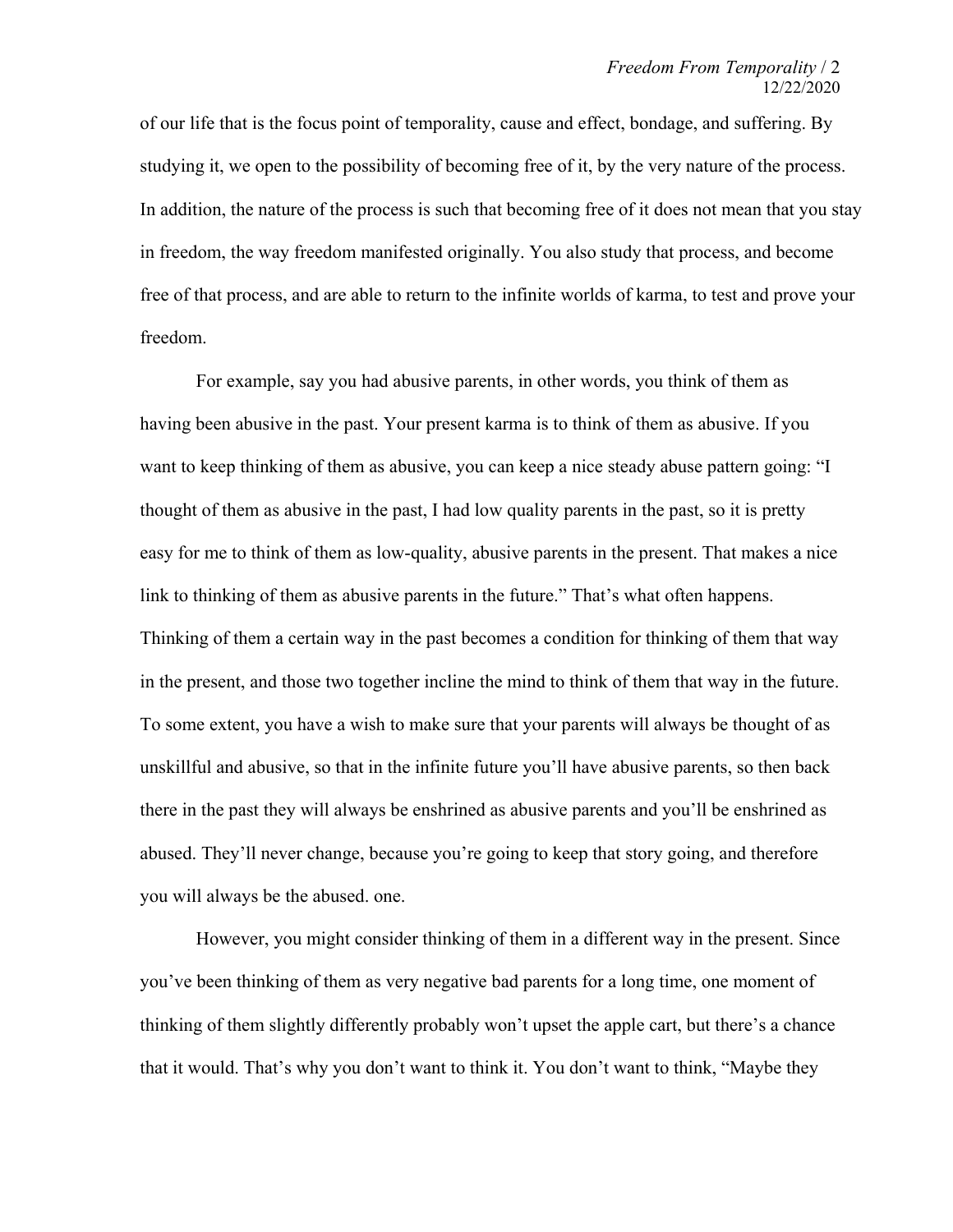weren't so bad. Maybe they actually were the greatest parents that I could have possibly had. But I shouldn't think that because that's hard to think. I've thought the other way all this time." Still, it can happen. Due to some new conditions, you can think a new thought. All this other conditioning is behind you, but the new thought, that you had great parents, itself becomes a new condition. It's possible that the new thought would condition the birth of another similar thought. And another and another and another. Now we have a new overall pattern of thinking, and the future now is changed from the future we thought we were going to have. Now we've got a future of thinking well of our abusive parents. If this goes on much longer, the history will be revised.

Studying karma is revisionist; it will revise your story. It will not destroy anything, it will not annihilate those past stories, it will revise them. But when they get revised in the future, guess what? They get revised in the past. In other words, the whole situation, not just the future, but the past and the present can change. They are always changing anyway, and the story can change, and when the present story changes, it changes the future stories, and when the present and the future stories change, the past stories change.

The present alone changing is not enough. It's not enough to think once that your parents were the most wonderful beings that they could possibly be. It has to change the future, too. Which it will, but you have to see it, and when you see it you have to join it. The more you join it in the present and change the future, the more the past gets changed, without getting rid of any of the old stories. It's just that they change. "I used to think they were this way, and now I think they are this way, and they and I together are free. They are free." Maybe they've been dead a long time. Now they are liberated. You can liberate your parents and your relationship with them even after they're dead by studying your mind.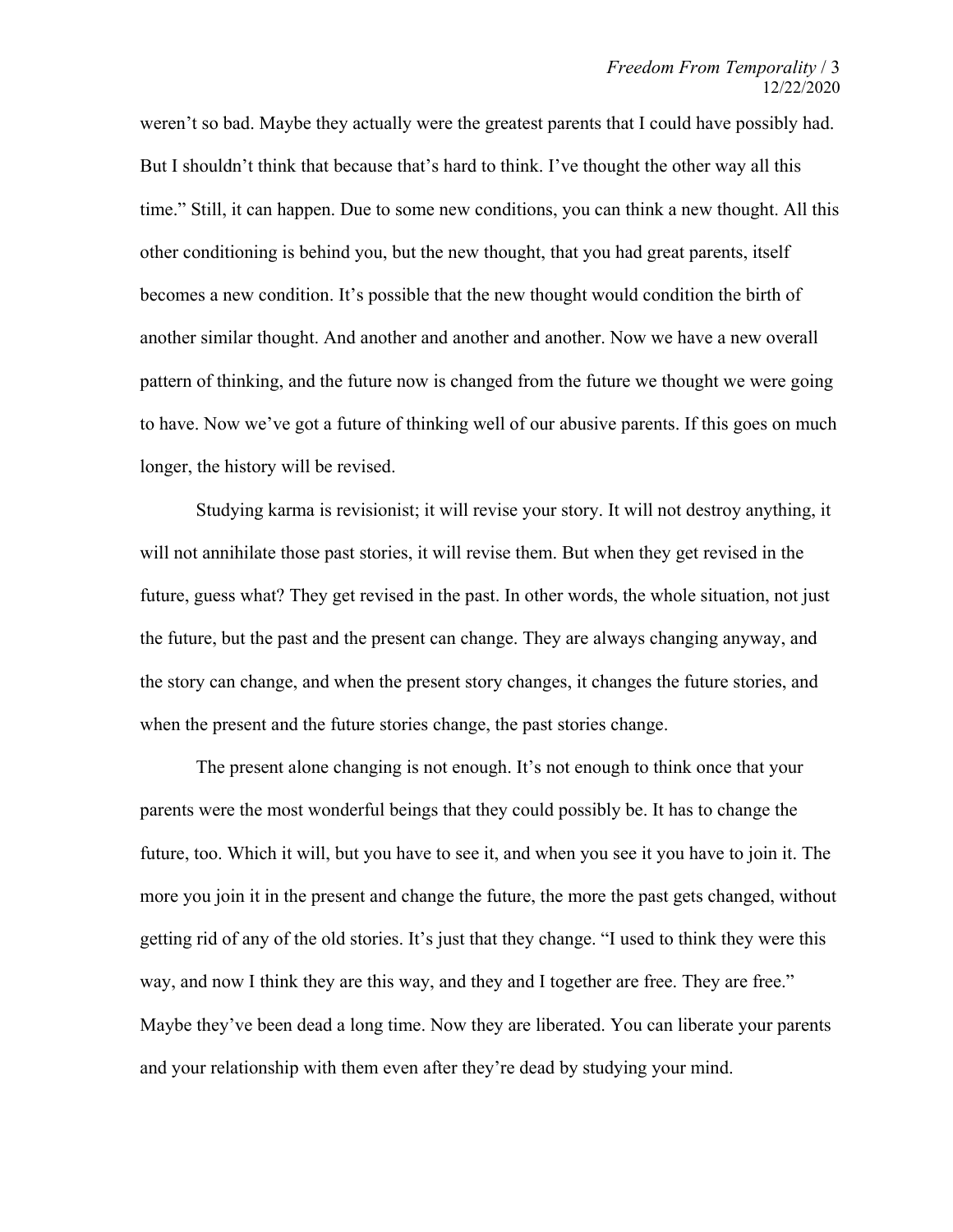Ordinarily when you think about your parents, whether they are alive or dead, you think about them conceptually, in other words, through an image. And the image is generic, or somewhat permanent. So I'm looking at my parents right now, may parents are so-called "not alive," but I'm looking at both of them, and basically I'm looking at an image. It's a conceptual cognition. Now, what is the shape of that conceptual cognition? That's the way I'm thinking about my parents. The way I think about my parents right now is influenced by the way I thought about my parents before, and the way I thought about them before is my karma relative to them. The way I thought about them before was my basic karmic response, and that basic way of thinking conditioned the way I talked to them, and the hand gestures and body gestures through which I related to them. Those physical, vocal, and mental acts led to me think about my parents in the present. Many presents were conditioned by those pasts, but all those presents, influenced by all those pasts, were all thinking about my parents, usually through the medium of an image. The image may be not changing, but the thinking is changing. But even though it's changing, sometimes it's changing in by just getting deeper and deeper into a rut.

I don't know what would have happened if I hadn't practiced, but during forty years of practice my way of thinking about my parents did evolve. My father died before I had practiced very long, but I continue to change my way of thinking about my father, the longer I practice. And because of the transformation of my way of thinking – becoming free of my way of thinking through studying my way of thinking – my father becomes more and more wonderful, with all his problems.

I remember his problems, but now I see his problems as gifts to me. Now I see his problems as his life being sacrificed to show me the wholesome way to live. His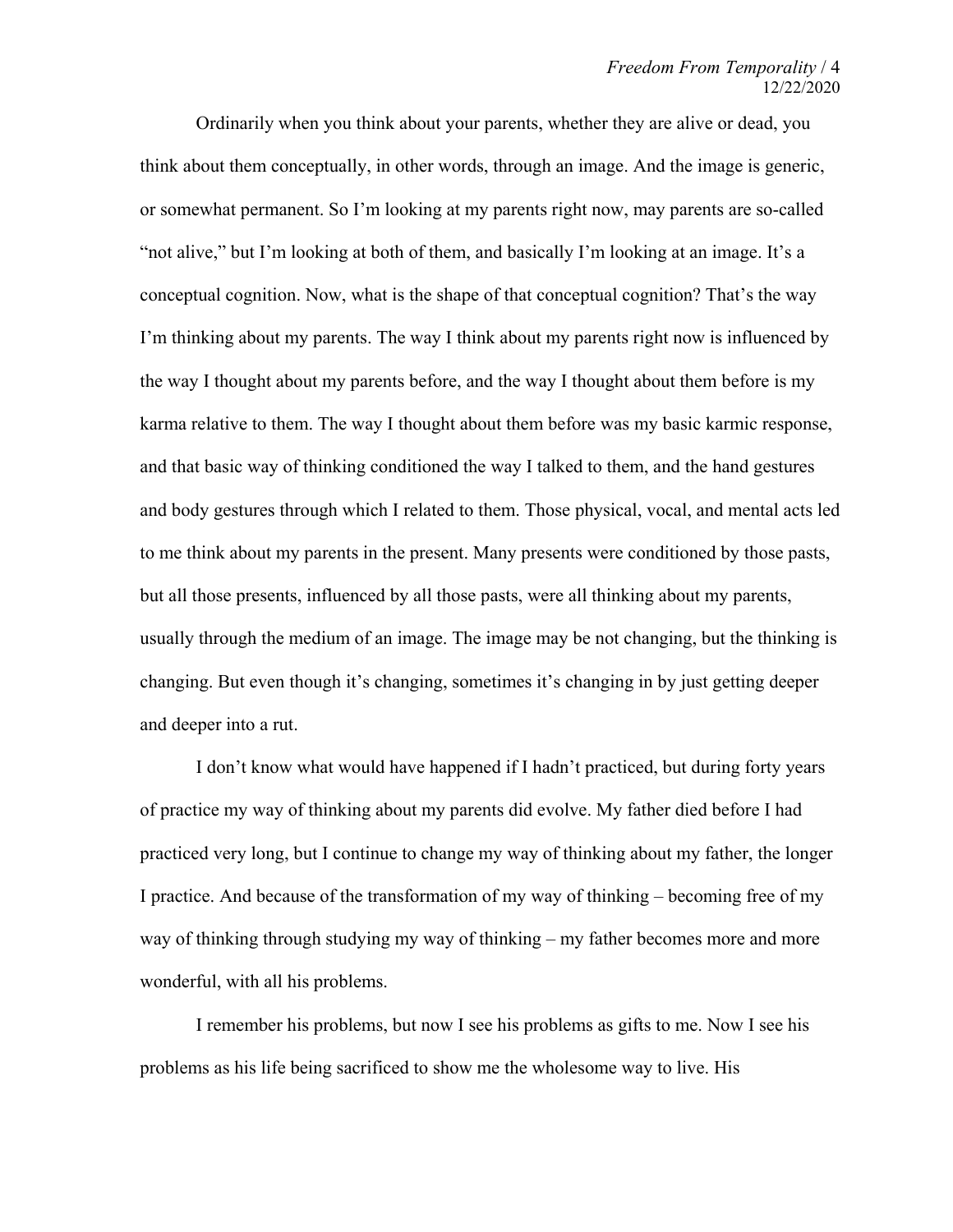unwholesome, unskillful ways of living, the more I meditate on them and see the skillful and unskillful ways to think about his unskillfulness, the more I appreciate him. He's a successful father, because he is the father of a person whose thinking about him has evolved to be more and more appreciative of him. Without denying his unskillfulness. He was a big, beautiful, intelligent person who drank and smoked and ate improperly and overworked and didn't get any exercise. He was a tragic person and his life was of great benefit to me. And if I'm of any benefit to you, it's because of him. If I'm any good in the world, it is because of him. He had a lot of bad habits, and he missed out, but we can make him a great man, if our thinking evolves. But still, I see that same guy, you know. That handsome guy, the same image.

And it is the same with my mother. My mother died just recently, so I had many more years to actually act in new ways of being with her, more years to get over thinking about her in ways that were conditioned by the ways I had thought about her before, which were conditioned by ways I had thought about her before. I started to think of her in new ways and be with her in new ways, because I studied the way I was thinking about her. I studied how the way I was thinking about her now was conditioned by the way I thought about her in the past. My thinking was transformed through meditation on my thinking.

My karma in relationship to my mother changed a lot, while she was still alive, because I studied my karma in relationship to her. It got better and better and better. My mother smoked for seventy-two years; she had tried to quit many times. She had other unhealthy habits, too, but smoking was the big one. She had some pals at this place she lived, a very nice place with lots of pals, some of whom smoked. They would go outside and smoke. And one of the last times I visited my mother, I actually had a good time being outside with them, breathing in the secondary smoke. It was just great. I wasn't down on her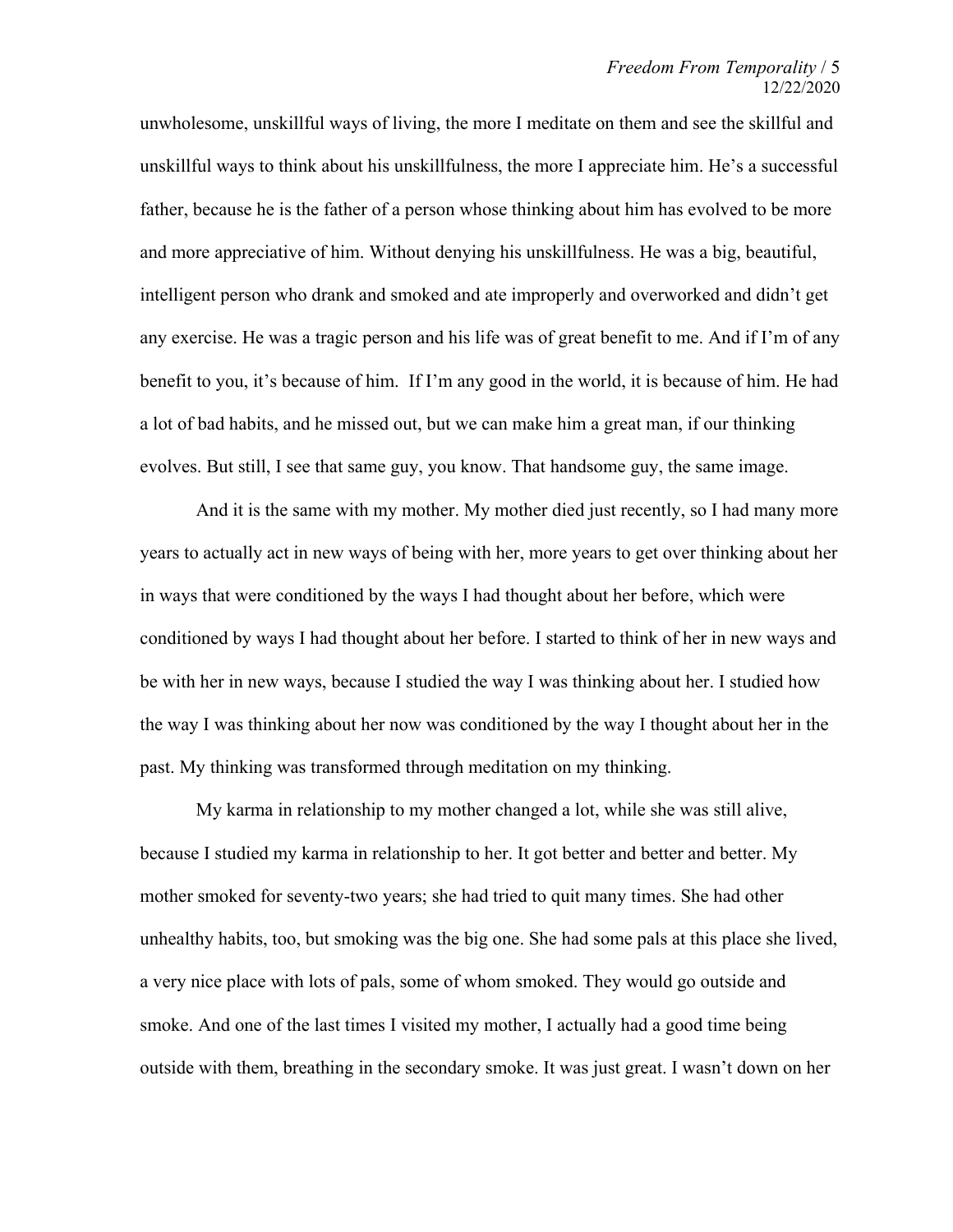smoking anymore. I was free. And she got to enjoy my company. With me being free, she shared my enjoyment. She was able to have a nice time while doing this thing, which my brother, who had been struggling to get her to quit for many years, could not enjoy. Many wonderful things happened toward the end of her life. The past can change. Without erasing anything, without denying anything, it can change. Because the future can change, because the present can change. We can have new responses in the present.

You see what this is? In this way you're becoming free of time. You are becoming liberated from temporality. We have to thoroughly tune into temporality in order to become free of it. And when we're free of it, future can change past and past can change future. It all becomes one completely interdependent wonder. And to prove it's really so, you even come back into the world of time, where things are chopped up into little pieces again, to see if you can, even in that realm, continue this practice.

But we have to study, we have to notice what's going on. Otherwise, the main thing about karma is that it keeps itself going. The thinking wants to think the same thing again, as well as it can under the circumstances.

Studying this is meditation. It is different from tranquility meditation, the meditation, in which you give up discursive thought, the meditation that begins, "In the heard there will be just the heard, in the seen there will be just the seen." That is the calming type of meditation.

Now we are talking about an insight meditation: observing your karma, studying the psychophysical pattern of the constituents of mind accompanying a moment of cognition, noticing whether it's skillful or unskillful, seeing how it's conditioned by the past, and how